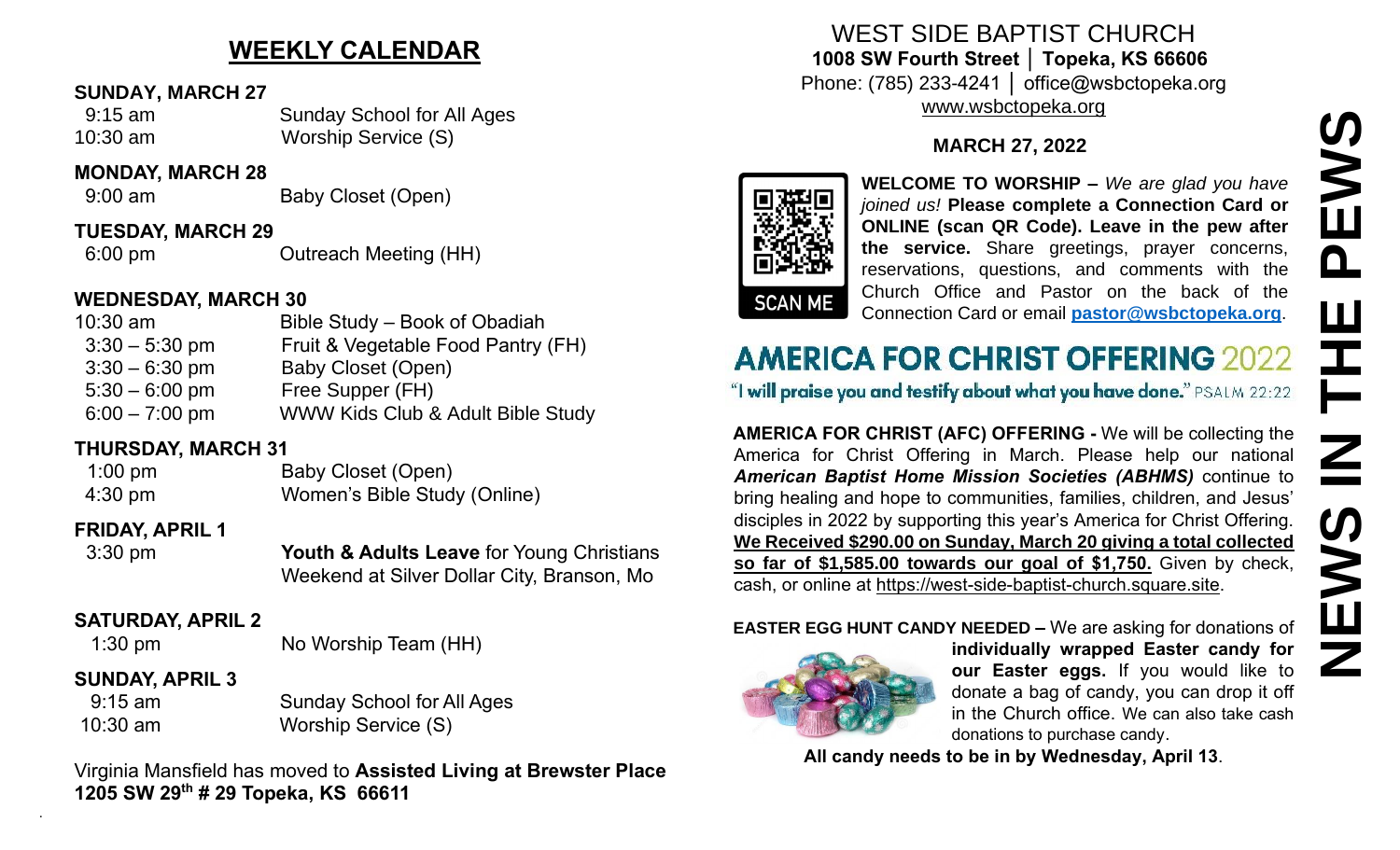**EASTER EGG HUNT** – West Side will sponsor an **Easter Egg Hunt one April 16, 2022, at 1:00 PM at Meadows Elementary School.**  Looking for an Easter Bunny and helpers to hide the eggs at noon prior to the hunt. If you would like to run this event or help, please contact Jack Janway, Coordinator of Outreach.



**EASTER SUNRISE SERVICE** – WSBC will sponsor a Easter Sunrise Service in the **Chapel at Old Prairie Town on Sunday, April 17 at 7:00 AM**. The park will open at 6:30 am. A potluck Easter Breakfast will be served at WSBC at 8:00 AM after the service.

**OGHS UKRAINE RELIEF** - West Side donated \$950.00 this past week toward **Ukraine Relief through the One Great Hour of Sharing Offering (OGHS)**. This initial gift is the collection received the first Sundays in March to help our European partners respond to the needs of refugees, displaced persons, and families suffering from the war. Thank you for giving! You can give to Ukraine Relief online at [https://west-side-baptist-church.square.site](https://west-side-baptist-church.square.site/) or mail your donations to the church. Read more about the work of American Baptist Churches USA on behalf of Ukraine at [https://www.abc-usa.org/2022/03/ukraine-war-refugees-and-the-baptist-response](https://www.abc-usa.org/2022/03/ukraine-war-refugees-and-the-baptist-response-forum-announced-by-abcoflash)[forum-announced-by-abcoflash.](https://www.abc-usa.org/2022/03/ukraine-war-refugees-and-the-baptist-response-forum-announced-by-abcoflash)



**SHAREFEST 2022** - ShareFest is an annual event where churches from Topeka and Shawnee County come together to perform work projects at schools and other non-profit sites. **This year's Share fest is on April 30th , 8:00 AM - Noon**. Nelda and I have signed up to work at the Southard Campus which includes Capital City HS and the Avondale Academy which are contained within the Hummer Park complex. You may sign up for any listed school or site at [www.sharefesttopeka.com.](http://www.sharefesttopeka.com/) Choose what you wish to do and where you wish to work. If you sign up before April 18th, you can also order a T-shirt. You must be at least 12 years old to sign up. A celebration will be held at all work sites at the end of the work. See Jack Janway, Coordinator of Outreach, for details.

**YOUNG CHRISTIANS WEEKEND** – The Youth and adults will leave WSBC on Friday, April 1 (No Joke) for Young Christians Weekend, a regional gathering of middle school and senior high youth at Silver Dollar City, Branson, Mo. Please see Matt & Ashley Smith for details. The group plans to return on Sunday, April 3 in the afternoon or evening.

**CHRISTIAN ED UPDATE -** Christian Education Committee met for the first time in 2022 on Tuesday, February 15. We welcomed Matt and Ashley Smith as new youth leaders.

We joyfully celebrated the return of WWW on February 9 with most everyone returning and several new students joining us. There's room for more so please consider coming for dinner at 5:30 and classes and adult Bible study from 6:00 - 7:00 pm.

We spent the rest of the meeting planning and discussing events for the year. Students will begin working towards a camp scholarship that will help pay towards camp or Quest at Green Lake.



We will be hosting a carnival April 27 to celebrate the end of WWW for the year. We need donations of baked goods (e.g., cookies without no nuts,) and cans or small bottles of pop for our WWW carnival.

We will once again have our Sunday School Cinema during the months of June and July.

Vacation Bible School is scheduled for July 25-29 in the evenings.

We feel blessed to be able to share the love of God in these ways. If you would like to be a part of this ministry there are many volunteer opportunities available.

Individuals are needed to help provide children's sermons during Pastor Ivan's absences. We will need many volunteers for Vacation Bible School.

If you would like to help in any way, please contact me.

~ Colleen Smith, Christian Ed Coordinator

#### **HOMEBOUND & CARE CENTERS**

Goodnow, Grace Hunter, Russell Kieffer, Alice Mansfield, Virginia **GIVE ONLINE Perkins, Edward** 



venmo